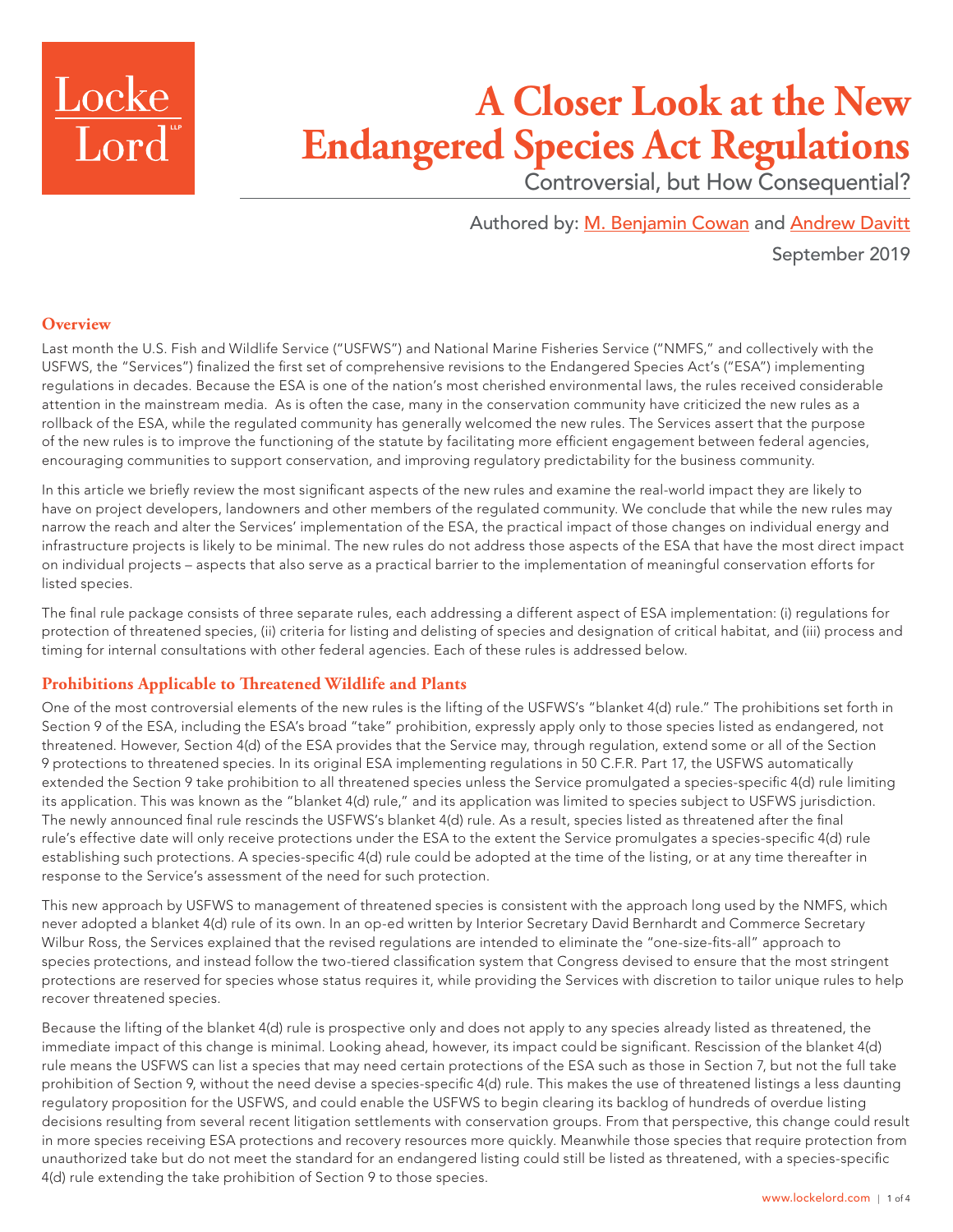#### **Revisions to Regulations for Listing and Delisting Species and Designation of Critical Habitat**

#### Listing and Delisting of Species

Section 4(b)(1)(A) of the ESA requires the Services to make listing determinations based "solely on the basis of the best scientific and commercial data available after conducting a review of the status of the species." Historically, the ESA's implementing regulations stipulated that these listing decisions were to be made "without reference to possible economic or other impacts of such determination." The second of the three new rules deletes this language, giving the Services the ability to include information on economic or other impacts in their listing decisions. In support of this revision, the Services emphasized that all listing determinations will continue to be based solely on biological considerations. However, the Services also indicated that they believe there may be certain circumstances where referencing economic or other impacts will be "informative to the public." Even if this economic information is not used in the listing determination, the concern in the conservation community is that presenting such data could significantly influence the public's perception of the listing decision at issue, which could lead to the imposition of significant political pressure on elected officials to intervene.

In addition to removing the prohibition against inclusion of economic information in listing decisions, this new rule also clarifies the criteria that must be met in the delisting of a species. Future decisions for delisting or reclassifying species must now be based on the same five statutory factors as initial listing decisions. This revision essentially brings the rule in line with the Services' current practice. Secretaries Bernhardt and Ross observed in their op-ed that population recovery successes should be recognized and celebrated, not used to keep species on the list in perpetuity. Delisting or reclassification allows conservation and management efforts for recovered species to be turned over to the states so the Services can focus federal resources on those species still in need of critical support.

The policy of entrusting states with the management of recently recovered species is a source of great concern for many in the conservation community, who question both the will and the ability of states to invest resources in conservation efforts that might limit opportunities for economic development within their borders. In their view, the removal of federal protections on a recovered species is likely to undermine their continued recovery, placing them back in jeopardy. Whether this concern proves to be valid will be an issue worth watching in the years to come.

#### Designation of Critical Habitat

In addition to revising regulations for listing and delisting species, the second of the three new rules also seeks to eliminate some of the ambiguity related to designating critical habitat under the ESA. Critical habitat is not designated for every listed species, and is not included within the Section 9 take prohibition. However, the Services must consider critical habitat during the Section 7 consultation process, which requires them to determine whether a proposed federal action will result in the destruction or adverse modification of designated critical habitat. The new rule identifies additional circumstances under which designation of critical habitat should not occur because such designation would not be "prudent." The additional "non-prudent" circumstances include situations where the Services determine that the threats to a listed species' habitat are of a nature that cannot be addressed through the designation of critical habitat and any subsequent Section 7 consultations, such as sea-level rise, reduced snowpack, or other effects of climate change.

One of the most controversial issues surrounding critical habitat designations, and the Services' implementation of the ESA in general, involves critical habitat designations for areas outside the geographic range currently occupied by the species in question. This was the issue in the controversial recent dusky gopher frog litigation in the Fifth Circuit and Supreme Court. Prior to a 2016 rule change the USFWS could only make such a designation if the present range of the species was "inadequate to ensure the conservation of the species." The 2016 rule revision eliminated the requirement to exhaust occupied habitat before considering whether any currently unoccupied habitat may be essential. The new rule reinstates the previous standard, and requires the Services to use a two-step process for determining when unoccupied areas may be designated as critical habitat. First, the Services must evaluate whether areas that are already occupied by the species are adequate to support recovery. If not, then unoccupied habitat can be considered for designation, but only if the Services determine that the unoccupied habitat currently contains one or more physical or biological features "essential to the conservation of the species." This revision seeks to resolve an issue that has led to significant controversy and claims of regulatory overreach and made the ESA a major target of efforts at deregulation.

#### Revisions to Expedite the Interagency Consultation Process

Section 7 of the ESA requires agencies undertaking federal actions that may adversely affect a listed species or designated critical habitat to undergo a formal consultation process with the USFWS or NMFS. The Section 7 consultation process requires the Services to evaluate whether the proposed federal action is likely to jeopardize the continued existence of the listed species or result in the destruction or adverse modification of critical habitat. Under the previous rules this process could often take years to complete. The third of the three new rules seeks to streamline the Section 7 process by clarifying the standards used to evaluate actions that may affect species, and by providing alternative consultation mechanisms. Some of the key provisions in this new rule include the following: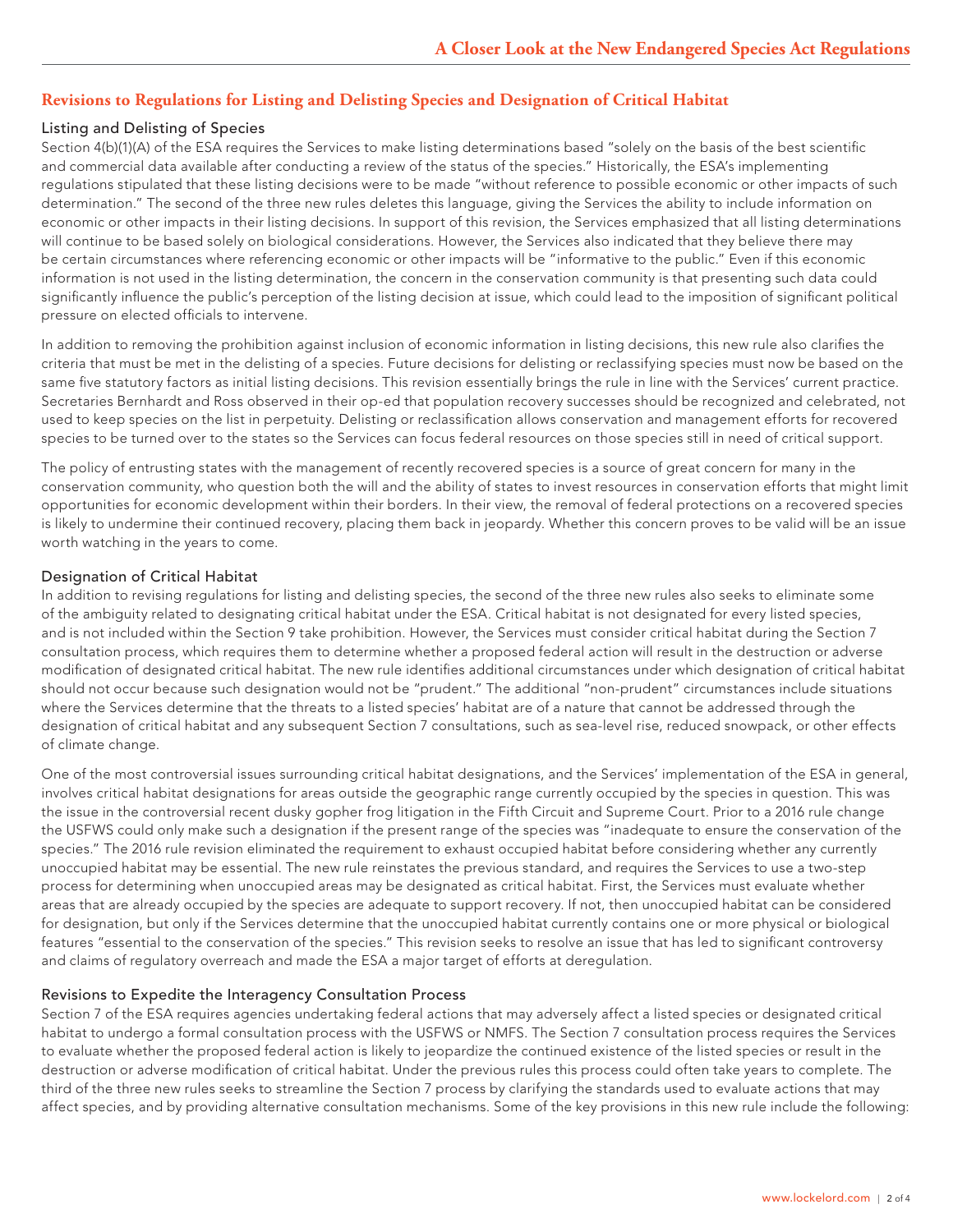- Alternative Consultation Mechanisms The new rule codifies the use of "programmatic consultations" to evaluate the effects of multiple agency actions that are carried out or planned on a program-wide, regional, or other basis, with increased consistency and predictability.
- Deadlines for Informal Consultations The new rule establishes a 60 day deadline for completing the informal consultation process, where previously there was no deadline. Informal consultations with the Service are often used to assist in determining whether formal consultation is required or to identify changes to the proposed action to avoid the need for formal consultation. The lack of a deadline on informal consultations often led to long delays that undermined their intended purpose.
- Destruction or Adverse Modification The new rule revises this definition to clarify that the modification must diminish the value of critical habitat "as a whole" for the Services to make a finding of "destruction or adverse modification." This change was made to clarify existing Services practice that the determination is made at the scale of the entire critical habitat designation.
- Revisions to Other Key Definitions The final rule also revises the definitions of "environmental baseline" and "effects of the action" in an attempt to improve clarity and consistency in the consultation process.

## **Hitting the Target, but Missing the Mark?**

It would be difficult to argue that after three decades with no major changes, the ESA implementing regulations were not in need of some fine-tuning. The Services adopted these new rules in an effort not just to update and streamline the statute's implementation, but to rein in some of the policy and practice that has given rise to considerable public controversy over the broad scope and applicability of the ESA. While some may consider it surprising that the current administration did not attempt a more extensive rollback of the ESA's substantive protections, it certainly is not surprising that any revisions to the regulations would draw strident opposition from the conservation community. Indeed, a coalition of environmental organizations represented by Earthjustice and including the Sierra Club, Defenders of Wildlife, Natural Resources Defense Council and others, has already filed a notice of intent to sue the Services over the new rules.

All of this controversy notwithstanding, the reality is that the new rules will likely change little for energy and infrastructure developers seeking to permit and build new projects or expand existing projects. For those developers, the greatest challenges lie in the unpredictability of individual consultations with and guidance from the Services, and the lack of consistency and regulatory accountability in the Section 10 incidental take permitting process. It has become increasingly apparent that the Section 10 process is not functioning effectively, and suffers from as many if not more delays as the Section 7 process, with less accountability on the part of the Services or recourse for the regulated community.

As energy and infrastructure development continues to expand to meet the nation's ever-increasing demand for energy, mobility, and connectivity, there has been increasing overlap with the habitat, migratory corridors and occurrence of many listed species. These intersections take on increasing significance as more species decline in the face of habitat loss due to agriculture, development or climate change, or disease epidemics such as white-nose syndrome in bats. Developers must make a critical determination as to whether their project is likely to require a Section 10 incidental take permit ("ITP"). The decision is typically made through consultation with the Services. As a decentralized agency staffed by biologists rather than bureaucrats, the USFWS Field Offices provide important biological and technical guidance to developers. While site-specific considerations will always require individualized feedback, there can be a troubling lack of consistency between different Field Offices and different Regional Offices. On the other hand, when the USFWS or one of its Regional Offices attempts to inject some consistency on important issues, it often does so through informal guidance or internal policy that has not been subjected to formal public comment or even peer review, leaving the regulated community with no ability to push back against unwarranted or impractical requirements.

## **Burdensome Policies**

The Section 10 permitting process is emblematic of this issue. When project developers seek to obtain an ITP for a project they must develop a habitat conservation plan ("HCP") that meets several issuance criteria set forth in the statute. Among other things, the HCP must estimate the take that is predicted to occur and describe how the applicant will minimize and mitigate the impact of the taking to the maximum extent practicable. The USFWS has issued a detailed "Habitat Conservation Planning Handbook" ("Handbook") providing guidance on the various elements of an HCP and how the Service will evaluate them. But many of the policies set forth in the Handbook are overly burdensome or limiting and appear to have little legitimate legal or scientific basis behind them. Moreover, available options for meeting those criteria or conditions are lacking in many key areas, making it impractical if not impossible to demonstrate compliance with the standard. In some cases, the Service has developed biological or statistical models which are not included in the Handbook and have not been peer reviewed but are treated as mandatory by Service Regions and Field Offices, despite being incredibly burdensome or unnecessarily restrictive. This ad hoc approach to regulation has created a lack of accountability on the part of the Services, since they rarely take a final action — such as issuance of a regulation or formal action on a permit application — that can be challenged judicially.